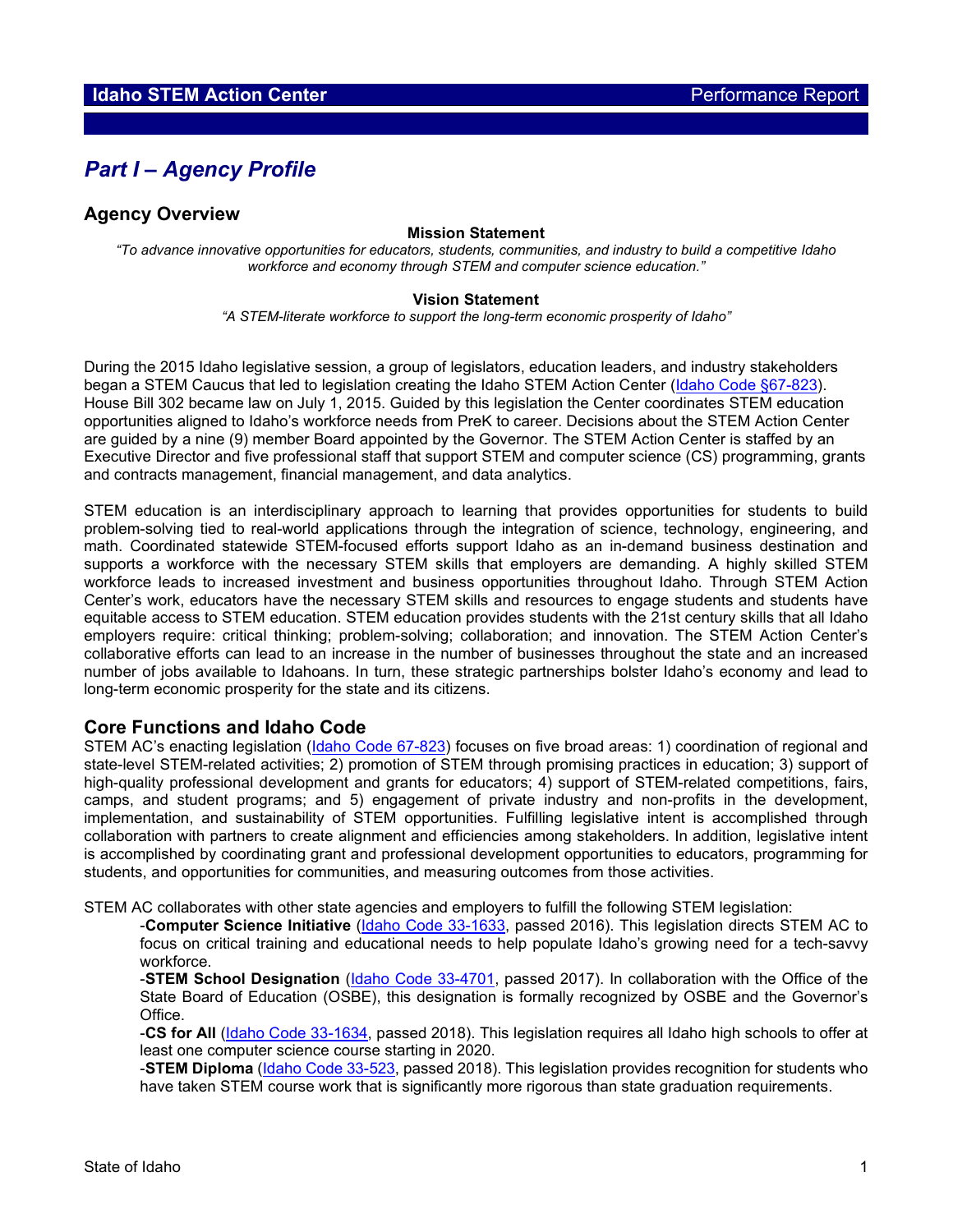### **Revenue and Expenditures**

| <b>Revenue</b>                      | <b>FY 2018</b> | <b>FY 2019</b> | <b>FY 2020</b> | <b>FY 2021</b> |
|-------------------------------------|----------------|----------------|----------------|----------------|
| <b>General Fund</b>                 | 4,489,500      | 2,575,900      | 2,536,700      | 3,047,100      |
| Dedicated*                          | 750,547        | 3,340,500      | 2,796,112      | 2,346,094      |
| Total                               | 5,240,047      | 5,916,400      | 5,332,812      | 5,393,194      |
| <b>Expenditure</b>                  | <b>FY 2018</b> | <b>FY 2019</b> | <b>FY 2020</b> | <b>FY 2021</b> |
| <b>Personnel Costs</b>              | 390,185        | 482,169        | 569,802        | 576,211        |
| <b>Operating Expenditures</b>       | 3,603,507      | 5,072,591      | 4,658,166      | 4,597,398      |
| Capital Outlay                      | 7,054          | 11.437         | 5,285          | 550            |
| <b>Trustee and Benefit Payments</b> | 2,018,994      | N/A            | N/A            | N/A            |
| Total                               | 6,019,740      | 5,566,197      | 5,233,254      | 5,174,159      |

\*Dedicated Revenue numbers have been corrected to reflect actual cash revenue, versus appropriation amounts which were previously reported.

## **Profile of Cases Managed and/or Key Services Provided**

The STEM Action Center serves as a coordinator for stakeholders in STEM education and workforce development and to align STEM education with workforce needs. As such, our primary customers are organizations and educators that provide STEM learning opportunities, and industry partners who want to help. We meet associated needs for the state's STEM workforce through competitive funding opportunities, high-quality educator professional development, and opportunities for networking and collaboration, among other methods.

In FY21, the STEM Action Center refocused its role as a coordinator of regional and statewide STEM education opportunities, rather than a program provider, to create efficiencies among partners, leverage existing resources, and increase collaborations. To that end, we coordinated 29 educator peer-to-peer instructional workshops at Idaho's largest STEM professional development program (i-STEM), held 47 statewide collaborative meetings for the Idaho STEM Ecosystem, and co-funded 48 independently generated program proposals bridging employers needs with educational practice.

| <b>Cases Managed and/or Key</b><br><b>Services Provided</b>                     | <b>FY 2018</b> | <b>FY 2019</b> | <b>FY 2020</b> | <b>FY 2021</b> |
|---------------------------------------------------------------------------------|----------------|----------------|----------------|----------------|
| Number of Professional<br>Development workshops<br>offered at i-STEM Institutes |                |                |                | 29             |
| Number of statewide STEM<br>stakeholder meetings<br>facilitated                 |                |                |                | 47             |
| Number of Public-Private<br>Partnership funding<br>opportunities                |                |                |                | 48             |

## **FY 2021 Performance Highlights**

The i-STEM libraries have STEM resources and materials (e.g. 3D printers, robotics kits, lesson plans) for educators to check out free of cost. These resource libraries are housed in six colleges and universities throughout the state. The STEM Action Center manages these libraries and recognizes that access to materials is a common barrier to implementing high-quality, effective STEM programming and instruction. This barrier became especially evident during the last year, when some students did not have access to learning materials through their schools, libraries, and other local organizations. To that end, the STEM Action Center used GEER funding to increase the inventory in the libraries and build out a common platform for cataloguing, renting, and tracking materials. As a result, the libraries and their inventories are easier to access and educators have more material to choose from to support STEM teaching and programming.

As part of a coordinated statewide strategy to encourage stakeholder involvement in STEM education and workforce development initiatives, the STEM Action Center developed the Idaho STEM Ecosystem. This effort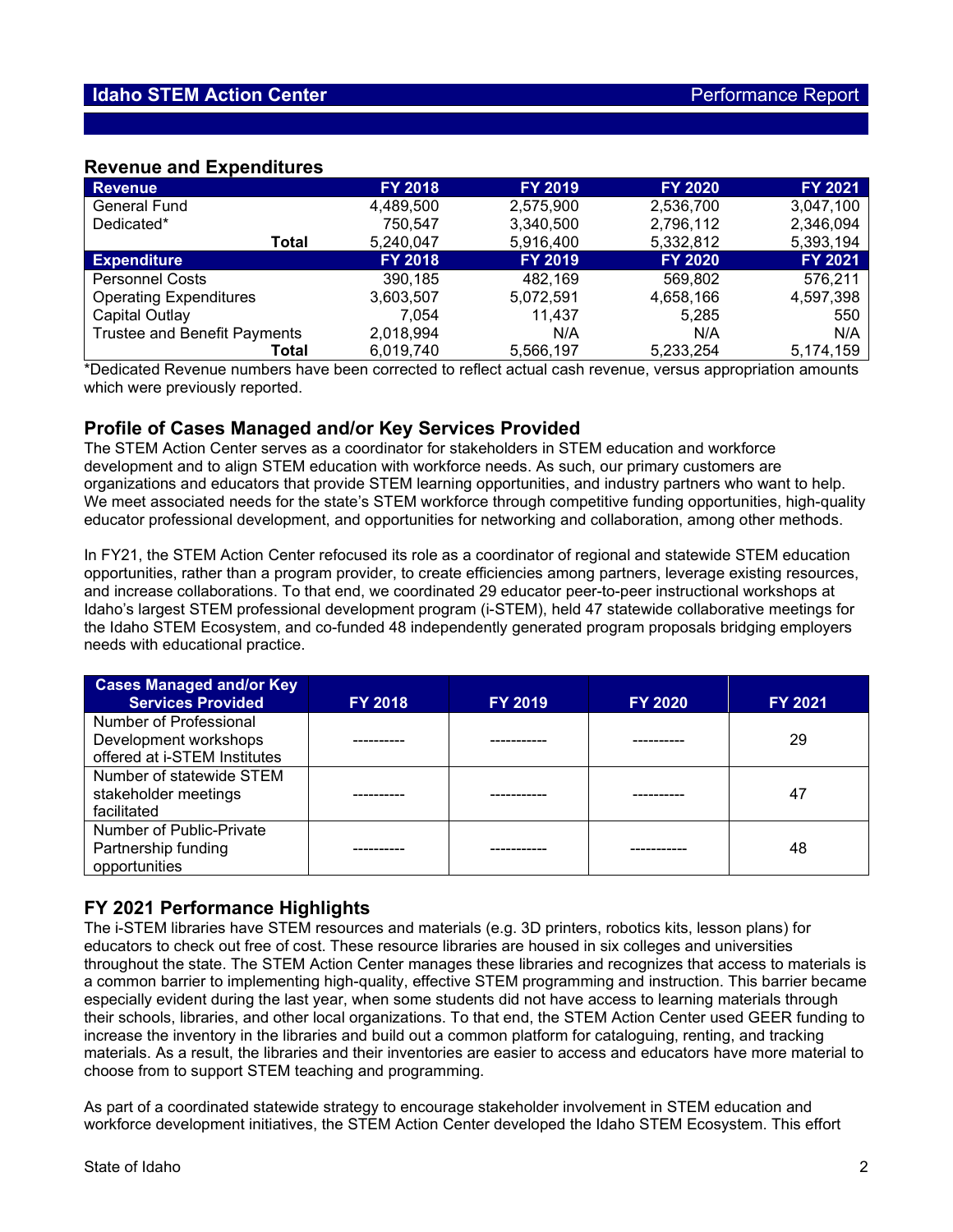# **Idaho STEM Action Center Performance Report**

allows for more strategic coordination between educators, administrators, out-of-school organizations, state agencies, employers, and more. To ensure this effort reduces barriers and provides opportunity at the local level, STEM Action Center has supported the development of locally-led regional hubs within the Ecosystem.

# *Part II – Performance Measures*

|                  | <b>Performance Measures (new)</b>                                                                                                                          |        | <b>FY 2018</b> | <b>FY 2019</b>     | <b>FY 2020</b>                                       | <b>FY 2021</b> | <b>FY 2022</b>                                                        |  |  |
|------------------|------------------------------------------------------------------------------------------------------------------------------------------------------------|--------|----------------|--------------------|------------------------------------------------------|----------------|-----------------------------------------------------------------------|--|--|
|                  | Goal 1: Increase awareness of the importance of STEM+CS education and workforce development                                                                |        |                |                    |                                                      |                |                                                                       |  |  |
|                  |                                                                                                                                                            |        |                |                    |                                                      |                |                                                                       |  |  |
| 1.               | Value of earned media for                                                                                                                                  |        |                |                    |                                                      | \$742,005      |                                                                       |  |  |
|                  | STEM-related efforts in                                                                                                                                    | actual |                |                    |                                                      | earned media   |                                                                       |  |  |
|                  | Idaho.                                                                                                                                                     |        |                |                    |                                                      | value          |                                                                       |  |  |
|                  |                                                                                                                                                            | target |                |                    |                                                      |                | \$800,000.00<br>earned media<br>value                                 |  |  |
| 2.               | Reach of earned media for                                                                                                                                  |        |                |                    |                                                      | 2,537,523      |                                                                       |  |  |
|                  | STEM-related efforts in                                                                                                                                    | actual |                |                    |                                                      | consumer       |                                                                       |  |  |
|                  | Idaho.                                                                                                                                                     |        |                |                    |                                                      | impressions    |                                                                       |  |  |
|                  |                                                                                                                                                            |        |                |                    |                                                      |                | 3,000,000                                                             |  |  |
|                  |                                                                                                                                                            | target |                |                    |                                                      |                | consumer<br>impressions                                               |  |  |
|                  | Goal 2: Advance equitable access to high-quality STEM + CS opportunities for educators, students, and                                                      |        |                |                    |                                                      |                |                                                                       |  |  |
|                  |                                                                                                                                                            |        |                | community members. |                                                      |                |                                                                       |  |  |
| 3.               | Number of educator                                                                                                                                         |        |                |                    |                                                      | Established    |                                                                       |  |  |
|                  | utilizations of i-STEM                                                                                                                                     | actual |                |                    |                                                      | common         |                                                                       |  |  |
|                  | regional library materials.                                                                                                                                |        |                |                    |                                                      | tracking       |                                                                       |  |  |
|                  |                                                                                                                                                            |        |                |                    |                                                      | platform       |                                                                       |  |  |
|                  |                                                                                                                                                            | target |                |                    |                                                      |                | 60 educator<br>utilizations of i-<br><b>STEM library</b><br>materials |  |  |
| $\overline{4}$ . | Number of STEM                                                                                                                                             | actual |                |                    |                                                      | 6              | ----------                                                            |  |  |
|                  | designated schools                                                                                                                                         | target |                |                    |                                                      |                | 9                                                                     |  |  |
|                  |                                                                                                                                                            |        |                |                    | Goal 3: Align STEM+CS education with workforce needs |                |                                                                       |  |  |
| 5.               | Number of independently<br>generated Public-Private<br>Partnership proposals<br>funded that involve<br>collaboration of education,<br>government, employer | actual |                |                    |                                                      | 48             |                                                                       |  |  |
|                  | and/or other stakeholders.                                                                                                                                 | target |                |                    |                                                      | ----------     | 50                                                                    |  |  |
| 6.               | Number of externships run                                                                                                                                  | actual |                |                    |                                                      | 26             |                                                                       |  |  |
|                  | to connect educators and<br>college and career<br>counselors with employers.                                                                               | target |                |                    |                                                      |                | 30                                                                    |  |  |

| <b>Performance Measures (old)</b> |                                                                                                     | <b>FY 2018</b> | <b>FY 2019</b> | <b>FY 2020</b> | <b>FY 2021</b> | <b>FY 2022</b> |  |  |  |
|-----------------------------------|-----------------------------------------------------------------------------------------------------|----------------|----------------|----------------|----------------|----------------|--|--|--|
|                                   | Goal 1: Advance equitable access to high-quality STEM+CS opportunities for educators, students, and |                |                |                |                |                |  |  |  |
| communities                       |                                                                                                     |                |                |                |                |                |  |  |  |
|                                   | Number of student<br>engagements                                                                    | actual         | 406.239        | 442.318        | 164.687        |                |  |  |  |
|                                   |                                                                                                     | target         | 204.000        | 406.239        | 331.000        | 331.000        |  |  |  |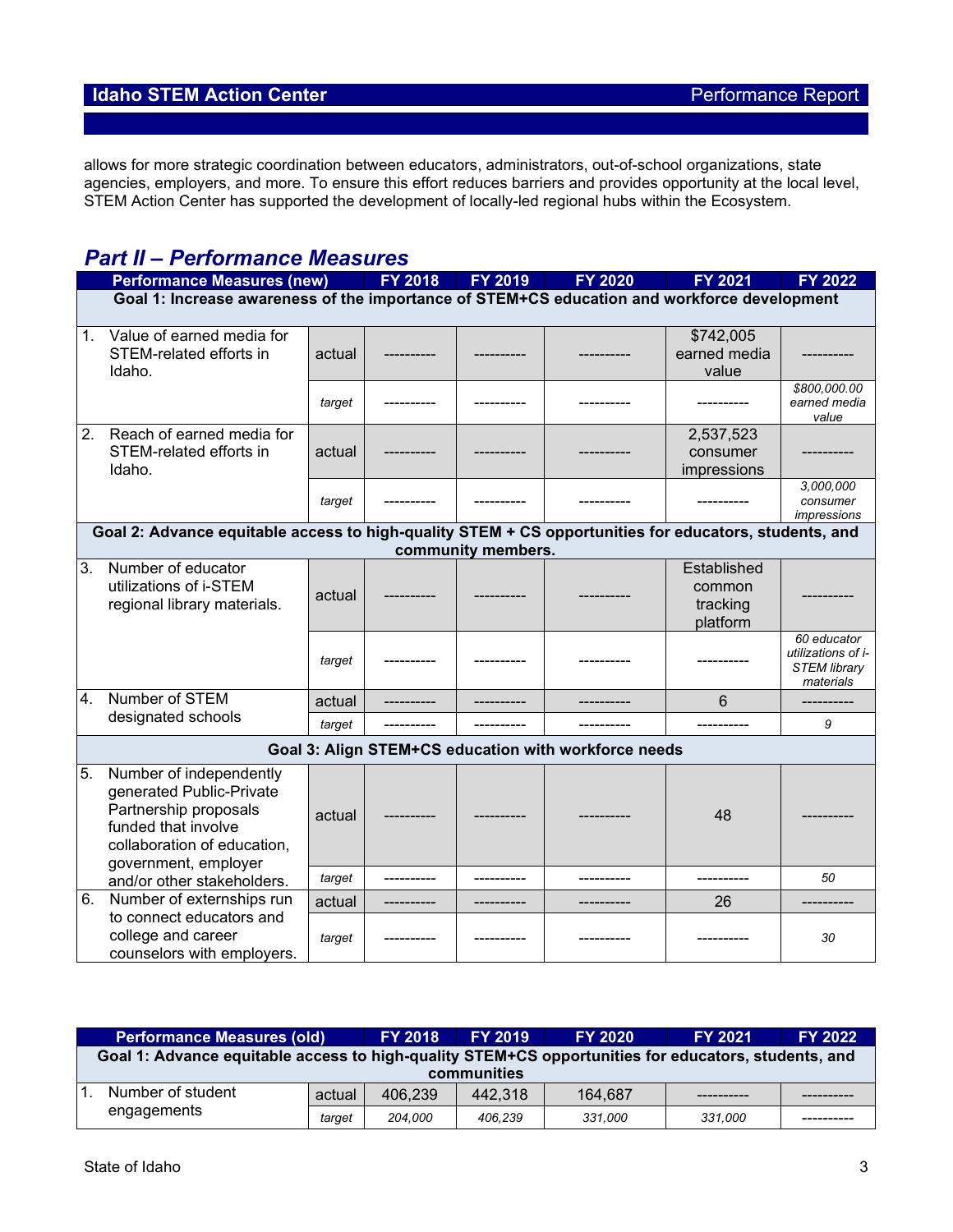# **Idaho STEM Action Center Performance Report**

|                | <b>Performance Measures (old)</b>                                                                       |                  | FY 2018                                                                                                                                                  | FY 2019                                                                                                                                                                                                                     | FY 2020                                                                                                                                                                                                 | <b>FY 2021</b>                                                                            | FY 2022    |  |  |  |
|----------------|---------------------------------------------------------------------------------------------------------|------------------|----------------------------------------------------------------------------------------------------------------------------------------------------------|-----------------------------------------------------------------------------------------------------------------------------------------------------------------------------------------------------------------------------|---------------------------------------------------------------------------------------------------------------------------------------------------------------------------------------------------------|-------------------------------------------------------------------------------------------|------------|--|--|--|
|                | 2. Number of educator                                                                                   | actual           | 12,633                                                                                                                                                   | 35,768                                                                                                                                                                                                                      | 22,369                                                                                                                                                                                                  |                                                                                           |            |  |  |  |
|                | interactions                                                                                            | target           | 5,000                                                                                                                                                    | 12,633                                                                                                                                                                                                                      | 26,800                                                                                                                                                                                                  | 26,800                                                                                    | ---------- |  |  |  |
| 3.             | Total number of grant                                                                                   | actual           | 35                                                                                                                                                       | 10                                                                                                                                                                                                                          | 4                                                                                                                                                                                                       |                                                                                           |            |  |  |  |
|                | opportunities offered                                                                                   | target           | 12                                                                                                                                                       | 35                                                                                                                                                                                                                          | $\overline{4}$                                                                                                                                                                                          | 4                                                                                         |            |  |  |  |
| 4.             | Percentage of applicants                                                                                | actual           | 68%                                                                                                                                                      | 67%                                                                                                                                                                                                                         | 70%                                                                                                                                                                                                     |                                                                                           |            |  |  |  |
|                | receiving funding via grant<br>opportunities                                                            | target           | 70%                                                                                                                                                      | 70%                                                                                                                                                                                                                         | 50%                                                                                                                                                                                                     | 50%                                                                                       |            |  |  |  |
|                | Goal 2: Align STEM education and workforce needs throughout Idaho                                       |                  |                                                                                                                                                          |                                                                                                                                                                                                                             |                                                                                                                                                                                                         |                                                                                           |            |  |  |  |
| 5.             | Value of industry<br>contributions, grants, and<br>donations (as cash, in-kind,<br>and cash equivalent) | actual           | \$736,928<br>$cash +$<br>\$1,742,217<br>cash<br>equivalent<br>and in-kind<br>donations                                                                   | \$1,340,500<br>cash +<br>\$4,446,511<br>cash<br>equivalent<br>and in-kind<br>donations                                                                                                                                      | \$1,750,583<br>cash +<br>\$4,880,204<br>cash equivalent<br>and in-kind<br>donations                                                                                                                     |                                                                                           |            |  |  |  |
|                |                                                                                                         | target           | \$500,000 cash<br>+ \$750,000 in-<br>kind and cash<br>equivalent                                                                                         | $$1M$ cash +<br>\$1.7M in-kind<br>and cash<br>equivalent                                                                                                                                                                    | $$1M$ cash + $$2M$ in-<br>kind and cash<br>equivalent                                                                                                                                                   | $$1M$ cash + \$2.5M<br>in-kind and cash<br>equivalent                                     |            |  |  |  |
| 6.             | Number of opportunities for                                                                             | actual           | 32                                                                                                                                                       | 48                                                                                                                                                                                                                          | 43                                                                                                                                                                                                      |                                                                                           |            |  |  |  |
|                | workforce engagements in<br>high-demand fields                                                          | target           | $\overline{c}$                                                                                                                                           | 40                                                                                                                                                                                                                          | 36                                                                                                                                                                                                      | 40                                                                                        |            |  |  |  |
| 7 <sub>1</sub> | Number of mentors involved<br>in STEM AC's educational<br>programming                                   | actual           | 60 mentors                                                                                                                                               | 833<br>mentors<br>serving<br>18,824<br>students                                                                                                                                                                             | **To be<br>reported in Nov.<br>2020                                                                                                                                                                     |                                                                                           |            |  |  |  |
|                |                                                                                                         | target           | Platform<br>launched                                                                                                                                     | 500 mentors                                                                                                                                                                                                                 | 800 mentors and<br>18000 students                                                                                                                                                                       | 800 mentors and<br>18000 students                                                         |            |  |  |  |
|                |                                                                                                         |                  |                                                                                                                                                          |                                                                                                                                                                                                                             | Goal 3: Increase awareness of the importance of STEM throughout Idaho                                                                                                                                   |                                                                                           |            |  |  |  |
| 8.             | Number of monthly<br>communication efforts                                                              | actual<br>target | <b>Newsletters</b><br>reached<br>4,768<br>subscribers<br>; 1,600<br>social<br>media<br>followers<br>Newsletters<br>will reach<br>5.000<br>subscribers by | 4,941<br>newsletter<br>subscriber<br>s, 2,476<br>social<br>media<br>followers,<br>2,365<br>monthly<br>website<br>visits<br><b>Newsletters</b><br>will reach<br>5,000<br>subscribers<br>by 2021;<br>continued<br>increase in | 5,475<br>newsletter<br>subscribers,<br>4,064 social<br>media followers,<br>3,000 monthly<br>website visits<br>Newsletters will<br>reach 5,000<br>subscribers, 2,800<br>social media<br>followers; 3,000 | Newsletters will<br>reach 5,500<br>subscribers, 4,300<br>social media<br>followers; 3,000 |            |  |  |  |
| 9.             | Percentage of grants and<br>PD opportunities which                                                      | actual           | 2021<br>100%                                                                                                                                             | social media<br>presence;<br>track website<br>utilization<br>100%                                                                                                                                                           | monthly website<br>visits<br>100%                                                                                                                                                                       | monthly website<br>visits                                                                 |            |  |  |  |
|                |                                                                                                         | target           | 50%                                                                                                                                                      | 100%**                                                                                                                                                                                                                      | 100%**                                                                                                                                                                                                  | 100%**                                                                                    |            |  |  |  |